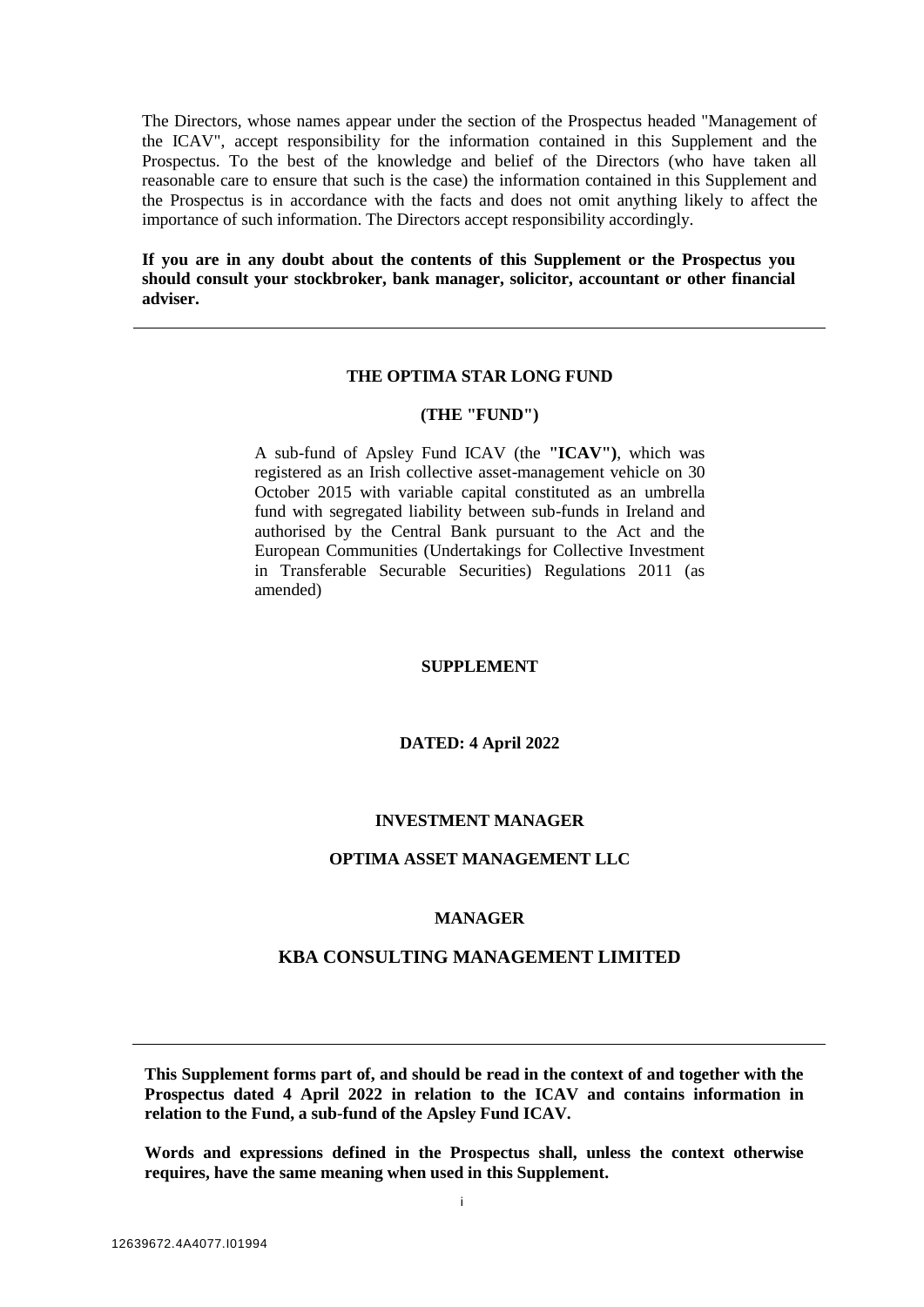## **INDEX**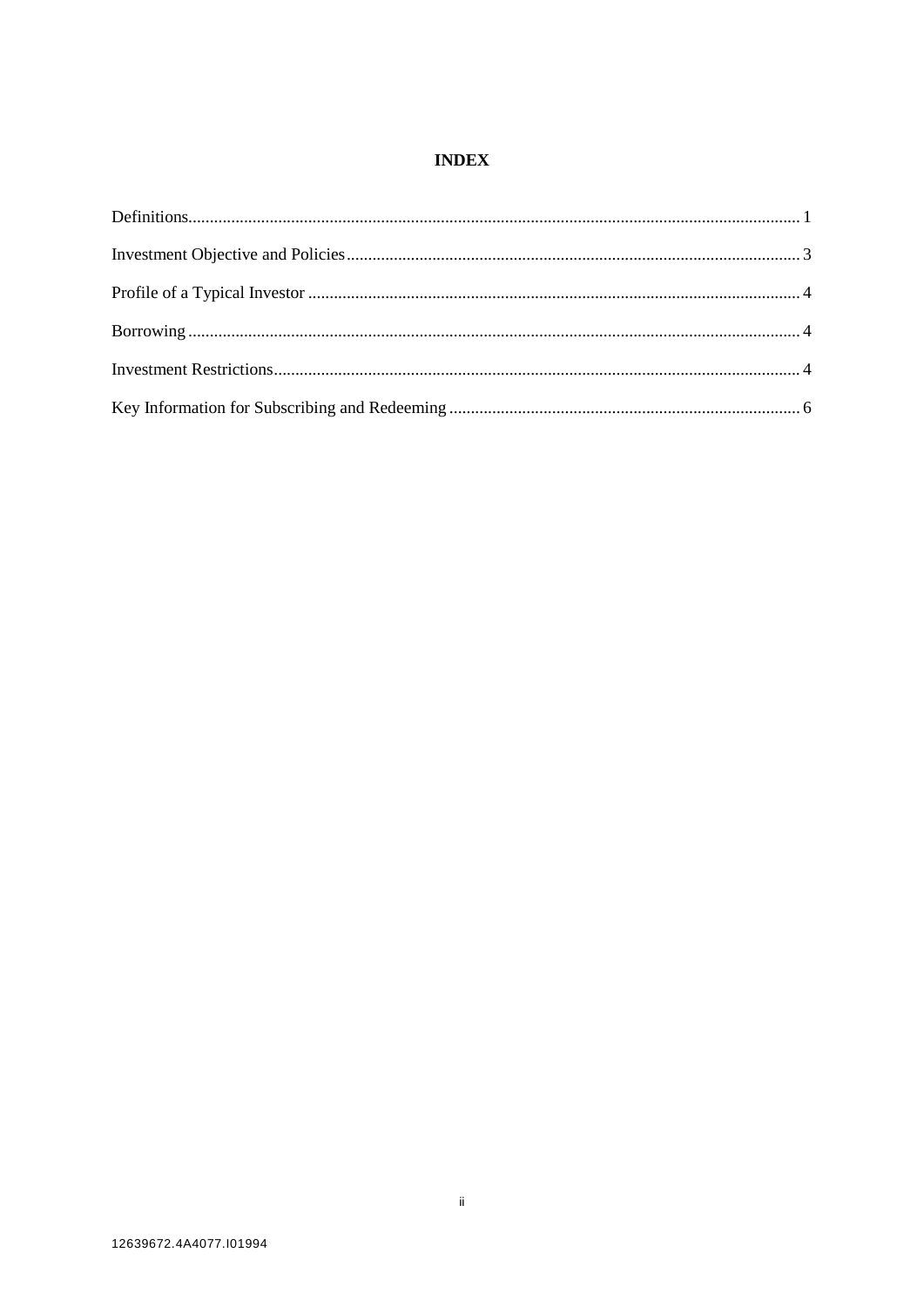# **DEFINITIONS**

<span id="page-2-0"></span>Words and terms defined in the Prospectus have the same meaning in this Supplement unless otherwise stated herein.

| "Base Currency"      | for the purposes of this Supplement, the base currency shall be US<br>Dollar;                                                                                                                                                                                                                                                                                                                                                       |
|----------------------|-------------------------------------------------------------------------------------------------------------------------------------------------------------------------------------------------------------------------------------------------------------------------------------------------------------------------------------------------------------------------------------------------------------------------------------|
| "Dealing Day"        | means each Business Day or such other days as the Directors may<br>agree following consultation with the Manager and the Administrator<br>and upon prior notification to Shareholders, provided there shall be at<br>least one Dealing Day every two weeks;                                                                                                                                                                         |
| "Dealing Deadline"   | means 16:00 (Irish time) at least two Business Day prior to the<br>relevant Dealing Day or such later time as any Director may from<br>time to time permit and notify in advance to Shareholders provided<br>that applications will not be accepted after the Valuation Point;                                                                                                                                                      |
| "Investment Manager" | means Optima Asset Management LLC or any successor entity<br>appointed in accordance with the requirements of the Central Bank as<br>the investment manager of the Fund;                                                                                                                                                                                                                                                            |
| "Valuation Day"      | means each Business Day immediately preceding each Dealing Day,<br>and such other days as the Directors may determine, following<br>consultation with the Manager and the Administrator and prior<br>notification to the Shareholders, provided that there shall be a<br>Valuation Day for every Dealing Day and for the avoidance of doubt,<br>the Valuation Day will precede the relevant Dealing Day by one<br>Business Day; and |
| "Valuation Point"    | means 21.15 (Irish time) on a Valuation Day using the closing market<br>prices in the relevant markets available as at the Valuation Day or<br>such other time on a Valuation Day as the Directors may determine<br>provided that the valuation point is always after the Dealing<br>Deadline.                                                                                                                                      |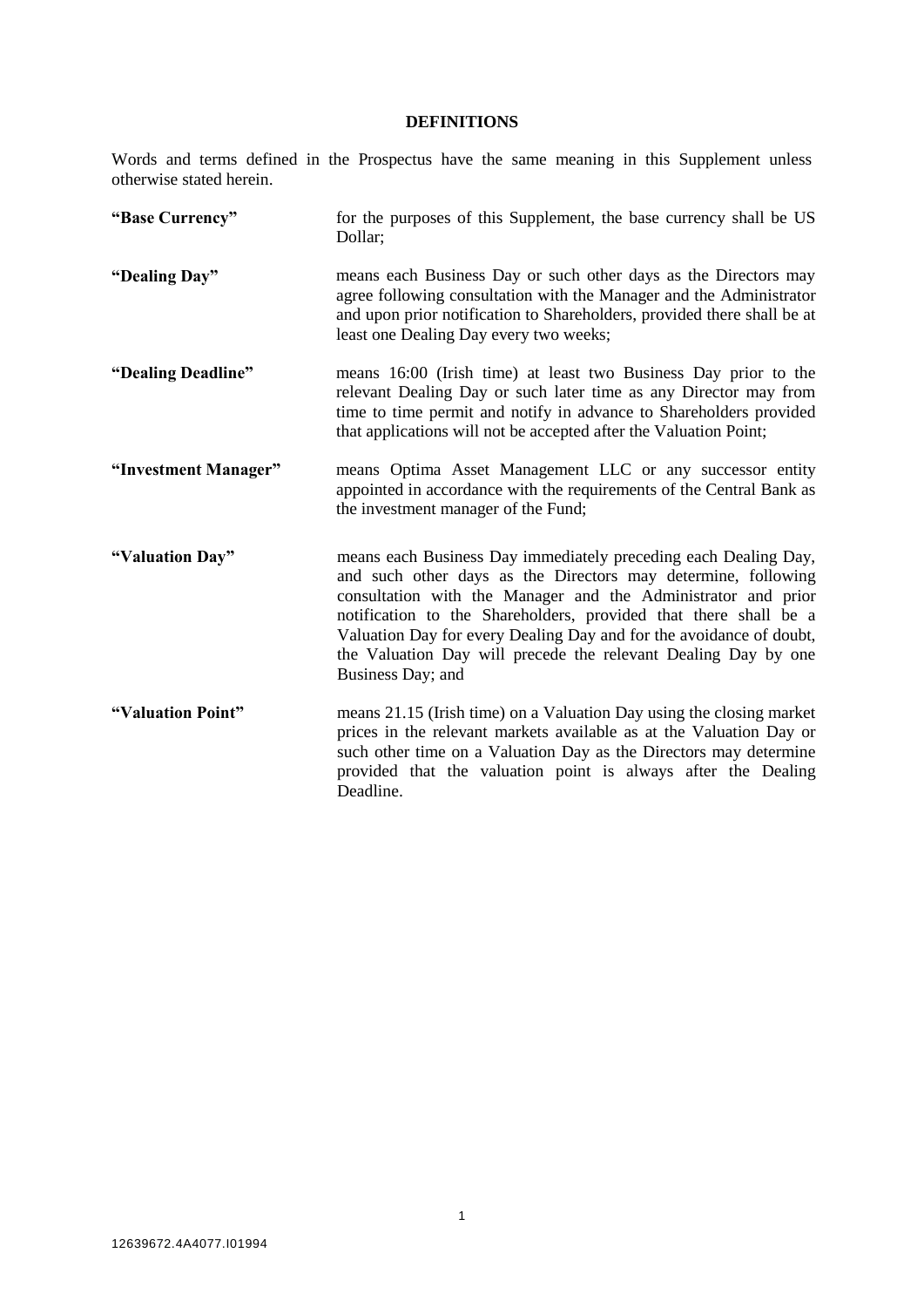#### **The Investment Manager**

The ICAV has appointed Optima Asset Management LLC, as investment manager responsible for providing discretionary investment management and advisory services in respect of the Fund.

The Investment Manager is a private investment firm founded in 2019 and has been an SEC Registered Investment Advisor since 2019. As at 1 July 2019, the Investment Manager had funds under management of \$1.4 billion providing investment management services to high net worth individuals, family offices and institutional clients. The Investment Manager's registered address is at 767 Fifth Avenue, New York, New York 10153.

The Investment Management Agreement dated 2 July 2019 between the ICAV and the Investment Manager provides that in the absence of negligence, wilful default, fraud or bad faith, neither the Investment Manager nor any of its directors, officers, employees or agents shall be liable for any loss or damage arising out of its performance of its obligations and duties under the Investment Management Agreement. Under the Investment Management Agreement, in no circumstances shall the Investment Manager be liable for special, indirect or consequential damages, or for lost profits or loss of business, arising out of or in connection with the performance of its duties, or the exercise of its powers, under the Investment Management Agreement. The ICAV is obliged under the Investment Management Agreement to indemnify the Investment Manager out of the assets of the Fund from and against any and all claims, actions, proceedings, damages, losses, liabilities, costs and expenses (including legal fees and expenses) directly or indirectly suffered or incurred by the Investment Manager in connection with the performance of its duties and/or the exercise of its powers under the Investment Management Agreement, in the absence of any negligence, wilful default, bad faith or fraud.

<span id="page-3-0"></span>Under the Investment Management Agreement, the Investment Manager is entitled to delegate or subcontract all or any of its functions, powers, discretions, duties and obligations in respect of the Fund to any person approved by the ICAV in accordance with the requirements of the Central Bank, provided that: (i) such delegation or sub-contract shall terminate automatically on the termination of the Investment Management Agreement; (ii) that the Investment Manager shall remain responsible and liable for any acts or omissions of any such delegate as if such acts or omissions were those of the Investment Manager; (iii) such delegates are not paid directly out of the assets of the Fund; and (iv) details of such delegates will be disclosed in the periodic reports and will be available to Shareholders on request.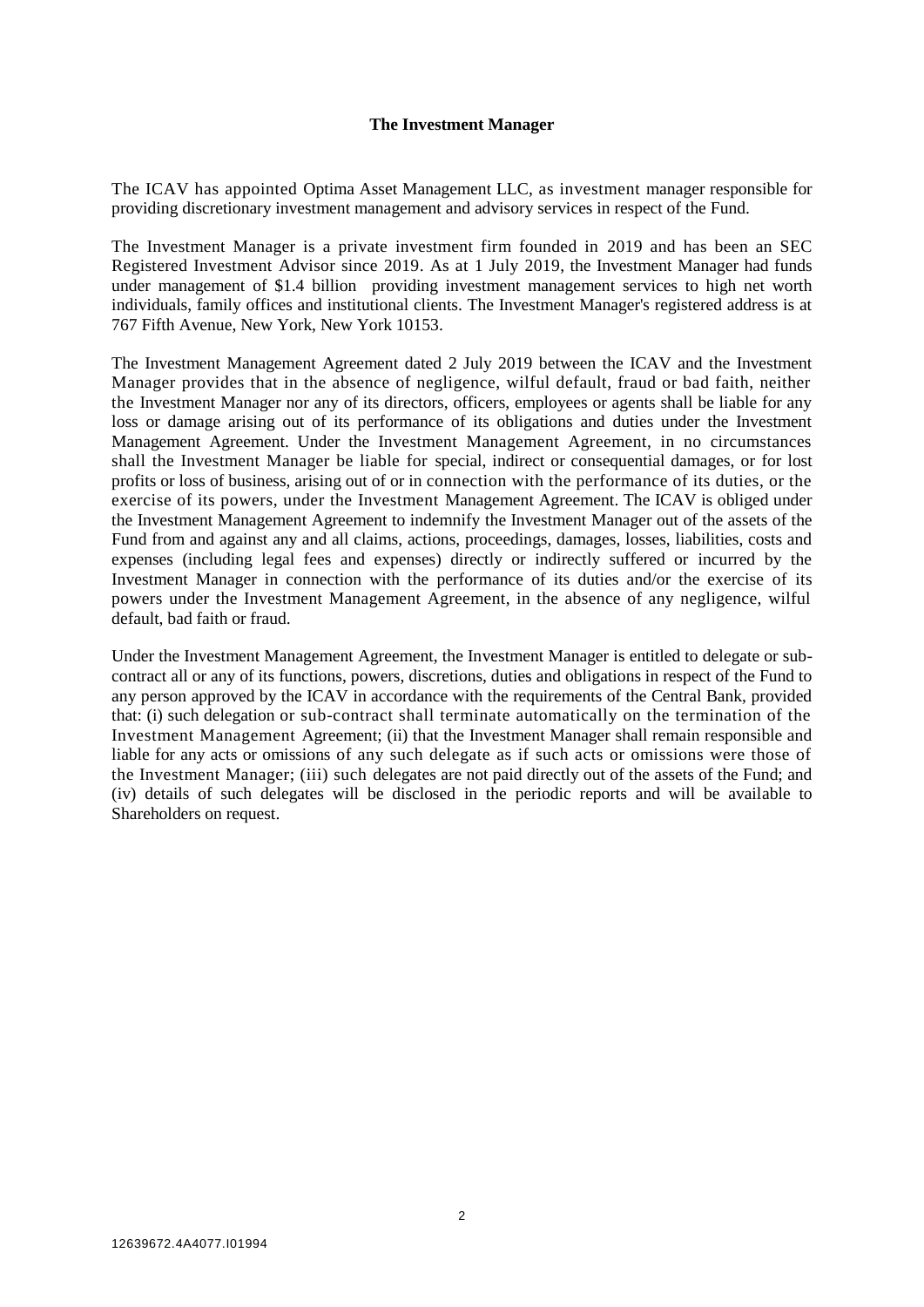### **INVESTMENT OBJECTIVE AND POLICIES**

### **Investment Objective**

The investment objective of the Fund is to provide long term capital appreciation.

#### **Investment Policies**

The Fund will seek to achieve its investment objective by investing up to 100% of its net assets in equities and American Depository Receipts ("**ADRs**") which are listed or traded on recognised markets in the United States. The Fund will generally maintain a cash balance of 2.5% but the range of cash may fluctuate between 1% and 4% of the portfolio and be higher or lower than that, depending on cash movements relating to subscriptions, redemptions and market fluctuations.

The Fund will have a predominant exposure to US equity markets across all industries and sectors.

The Investment Manager will invest in a selection of equity holdings favoured by a carefully selected group of hedge fund managers which have demonstrated a strong stock-picking record over time, and whose hedge fund may be closed to new investments, or may have prohibitively high minimum investment levels. The Investment Manager may select up to 10 hedge fund managers utilizing its proprietary database, extensive experience, and both quantitative and qualitative analysis of hedge fund managers across factors including their longevity and historical performance, their investment style, the holding periods of their investments and what percentage of returns are derived from their top holdings.

The Investment Manager will analyse the equity holdings of the selected 10 hedge fund managers from publicly available filings which indicate the investment positions of the hedge fund managers by market value. The Fund will generally invest in a diversified portfolio of 40-50 different equity positions selected from the five top-performing equity allocations of each of the 10 hedge fund managers the Investment Manager has selected. These positions must be US-listed, publicly traded equities and ADRs. The Investment Manager will adjust these positions on a quarterly basis or more frequently depending on cash flows and other public information released on the selected hedge fund manager's allocations.

While the Investment Manager typically expects its selection of hedge fund managers and investment positions to be diversified by investment style (growth, value, opportunistic, event-driven, etc.) however this may change due to market conditions, correlation among positions, changes in the relevant hedge fund manager's performance, approach or personnel or for any other reason the Investment Manager may consider appropriate. For the avoidance of any doubt, the hedge fund managers selected by the Investment Manager will not have any discretionary investment management authority over the Fund.

The Fund may employ the investment techniques and instruments listed below, for investment and hedging purposes, where provided for in the Fund's Risk Management Process. The Fund may only utilise FDIs listed in the Risk Management Process once cleared by the Central Bank: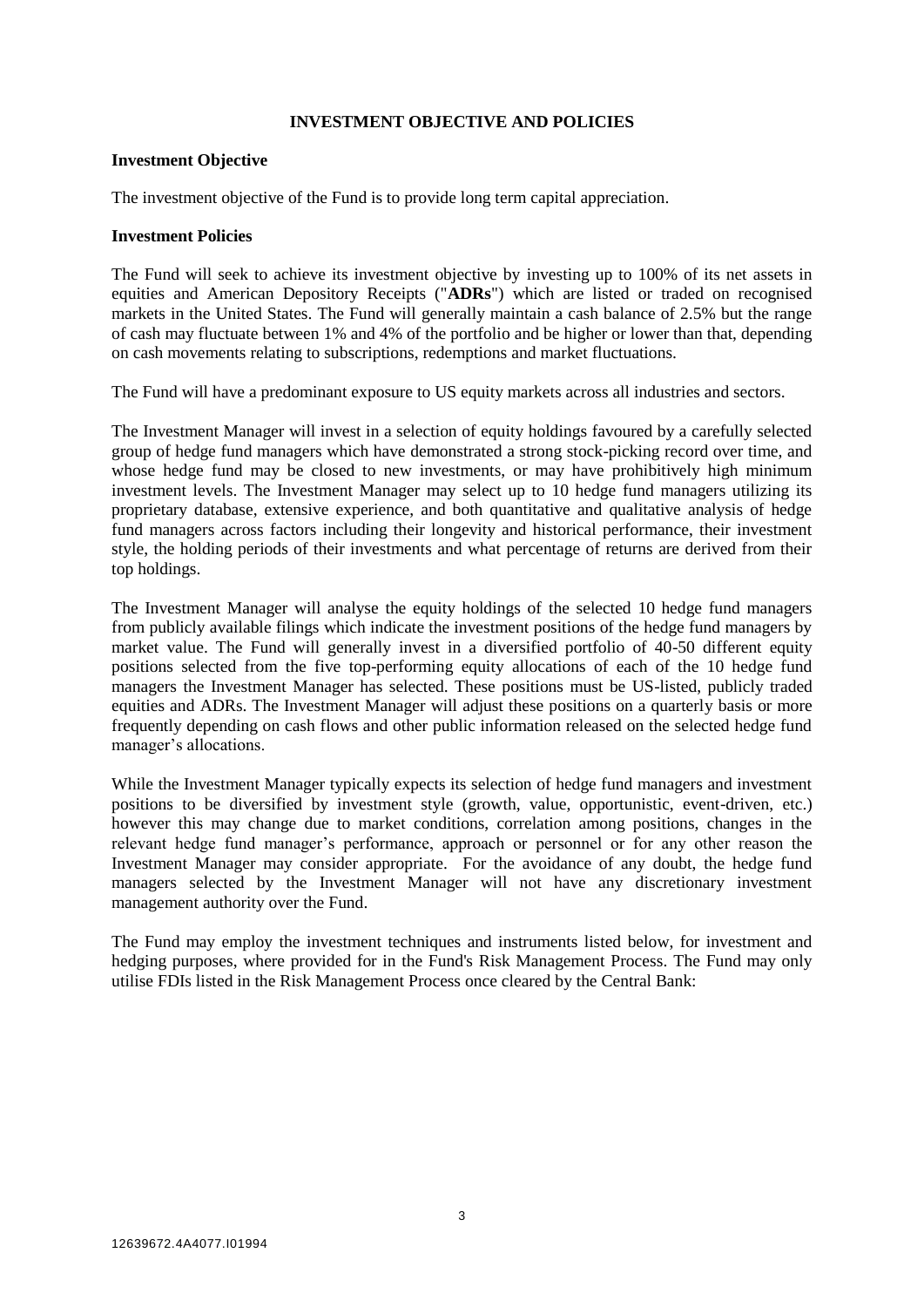| <b>Derivative</b>                | <b>Specific Use</b>                                                                                                                        | <b>Where</b><br>hedging: risk<br>being hedged | EPM? | How FDI will help achieve investment<br>objectives?                                                                                                                       |
|----------------------------------|--------------------------------------------------------------------------------------------------------------------------------------------|-----------------------------------------------|------|---------------------------------------------------------------------------------------------------------------------------------------------------------------------------|
| Currency<br>Forward<br>Contracts | Hedge the portfolio which<br>has the U.S. Dollar as its<br>Base Currency for share<br>classes denominated in non<br>U.S. Dollar currencies | Currency<br><b>Risk</b>                       | Yes  | Hedge foreign currency exposure<br>for non U.S. Dollar denominated<br>share class and prevent NAV<br>fluctuations caused by currency<br>movements for these share classes |

The Fund's global exposure will be calculated using the commitment approach and leverage will not exceed 100% of its net assets at any time. Simple leverage is calculated as being global exposure divided by the Fund's Net Asset Value. The Investment Manager will measure global exposure and leverage daily.

The Fund is actively managed in reference to the S & P 500 Index (the "**Benchmark**") as its performance is compared to the Benchmark in marketing materials. Investments in the portfolio are not specifically selected from the constituents of the Benchmark, hence the Fund's investment policy is in no way constrained and the degree of deviation from the Benchmark may be significant.

# **Hedging**

The Fund will seek to hedge against currency risk arising from Shares being designated in a currency other than the Base Currency. There can be no assurance that such hedging transactions will be effective so far as the Shareholders of the relevant Classes are concerned.

## **PROFILE OF A TYPICAL INVESTOR**

<span id="page-5-0"></span>The Fund is suitable for investors who are willing to tolerate medium to high risks and who are seeking a portfolio which has a long term horizon.

## **BORROWING**

<span id="page-5-2"></span><span id="page-5-1"></span>The Fund may borrow monies from time to time to facilitate redemption payments or for other temporary purposes, with borrowings permissible up to a maximum of 10% of Net Asset Value of the Fund.

## **INVESTMENT RESTRICTIONS**

The investment restrictions set out in the Prospectus are deemed to apply at the time of purchase of the Investments. If such limits are exceeded for reasons beyond the control of the ICAV, or as a result of the exercise of subscription rights, the ICAV must adopt, as a priority objective, the remedying of the situation, taking due account of the interests of Shareholders.

The Directors may, in consultation with the Manager and the Investment Manager, from time to time and subject to notifying shareholders, impose such further investment restrictions as they shall determine shall be compatible with or in the interest of the Shareholders, including in order to comply with the laws and regulations of the countries where Shareholders are located provided that the general principles of diversification and other investment restrictions set out in the Prospectus are adhered to in respect of the Fund's assets.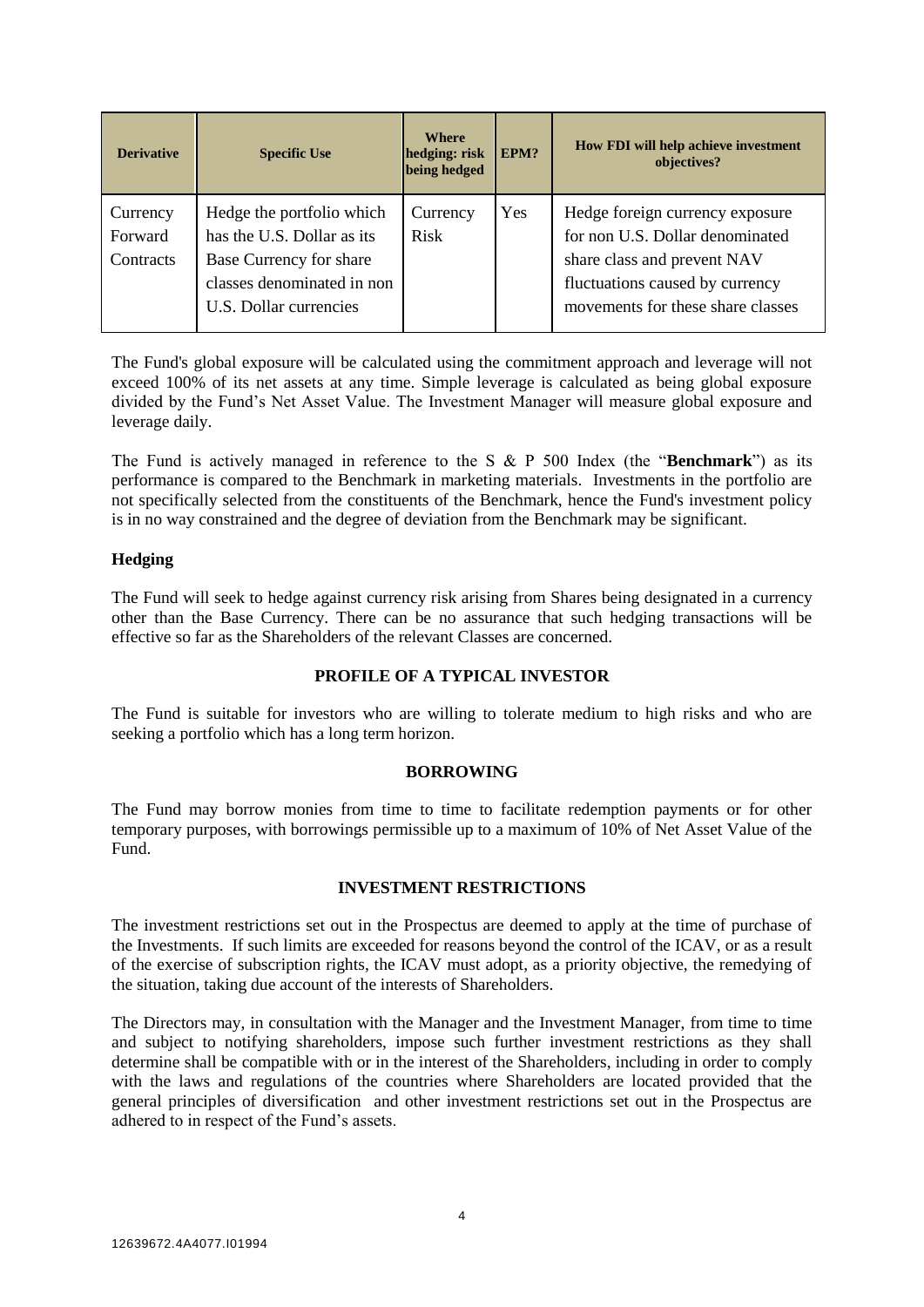#### **INVESTMENT RISKS**

<span id="page-6-0"></span>Investment in the Fund carries with it a degree of risk including, but not limited to, the risks described in the "Investment Risks" section of the Prospectus. These investment risks are not purported to be exhaustive and potential investors should review the Prospectus and this Supplement carefully and consult with their professional advisers before making an application for Shares. There can be no assurance that the Fund will achieve its investment objective.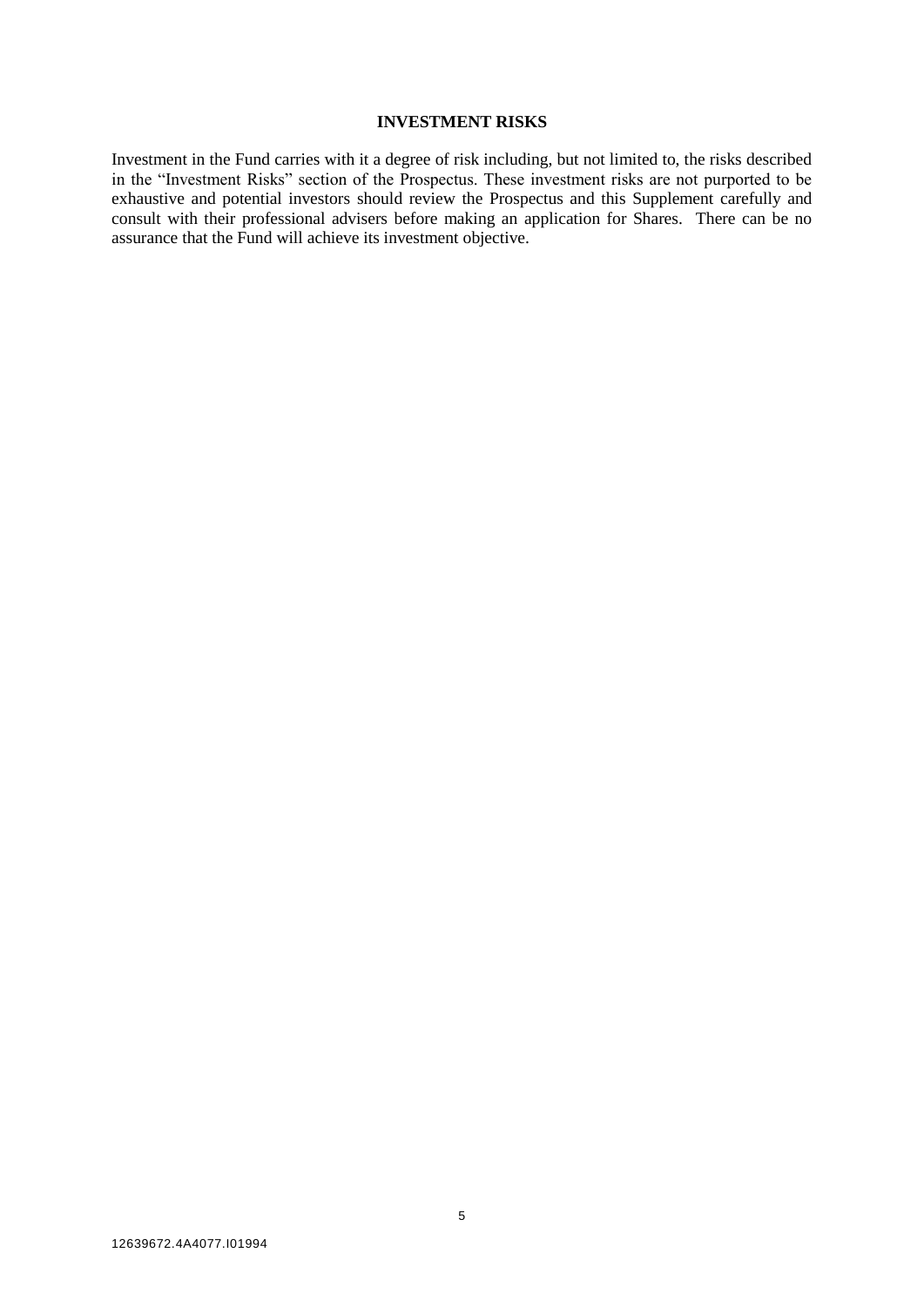### **KEY INFORMATION FOR SUBSCRIBING AND REDEEMING**

## **Retail Share Classes**

| <b>Class</b> | <b>CCY</b> | <b>Minimum Initial</b><br><b>Investment</b> | <b>Subsequent Investment</b> | <b>Minimum Holding</b><br>Amount |
|--------------|------------|---------------------------------------------|------------------------------|----------------------------------|
| A            | <b>EUR</b> | €5,000                                      | €5,000                       | 1 share                          |
| B            | <b>USD</b> | \$5,000                                     | \$5,000                      | 1 share                          |
| $\mathbf C$  | <b>CHF</b> | CHF 5,000                                   | CHF 5,000                    | 1 share                          |
| D            | <b>GBP</b> | £5,000                                      | £5,000                       | 1 share                          |
| E            | <b>JPY</b> | ¥500,000                                    | ¥500,000                     | 1 share                          |
| F            | CAD        | C\$5,000                                    | C\$5,000                     | 1 share                          |

### **Institutional Share Classes**

| <b>Class</b> | <b>CCY</b> | <b>Minimum Initial</b><br><b>Investment</b> | <b>Subsequent Investment</b> | <b>Minimum Holding</b><br>Amount |
|--------------|------------|---------------------------------------------|------------------------------|----------------------------------|
| G            | <b>EUR</b> | €1,000,000                                  | €250,000                     | 1 share                          |
| $\bf H$      | <b>USD</b> | \$1,000,000                                 | \$250,000                    | 1 share                          |
| T            | <b>CHF</b> | CHF 1,000,000                               | CHF 250,000                  | 1 share                          |
| $\mathbf{J}$ | <b>GBP</b> | £1,000,000                                  | £250,000                     | 1 share                          |
| $\mathbf K$  | <b>JPY</b> | ¥100,000,000                                | ¥25,000,000                  | 1 share                          |
| L            | <b>CAD</b> | C\$1,000,000                                | C\$250,000                   | 1 share                          |

The Directors are given authorisation to effect the issue of Shares of any Class and to create new Share Classes on such terms as they may from time to time determine in accordance with the Central Bank's requirements.

It should be noted that the details for each Share Class set out in the table above include the minimum initial and subsequent subscription amounts and the minimum holding amounts. These amounts may be reduced or waived at the discretion of the Directors or the Investment Manager. No partial redemption requests may be received for an amount of less than the minimum holding amounts set out above and any partial redemption which does not satisfy this requirement shall be treated as a request by the Shareholder to redeem all of its Shares in the relevant Class.

## **Initial Offer Period**

Class A, Class C, Class D, Class E, Class F, Class I, Class J, Class K and Class L Shares will be available from 9:00am (GMT) until 17:00 (GMT time) from 5 April 2022 to 4 October 2022 (or such shorter or longer period as the Directors may determine in accordance with the Central Bank's requirements). After the Initial Offer Period, Shares will be available for subscriptions at the relevant Net Asset Value per Share at each Dealing Day ("**Initial Offer Period**").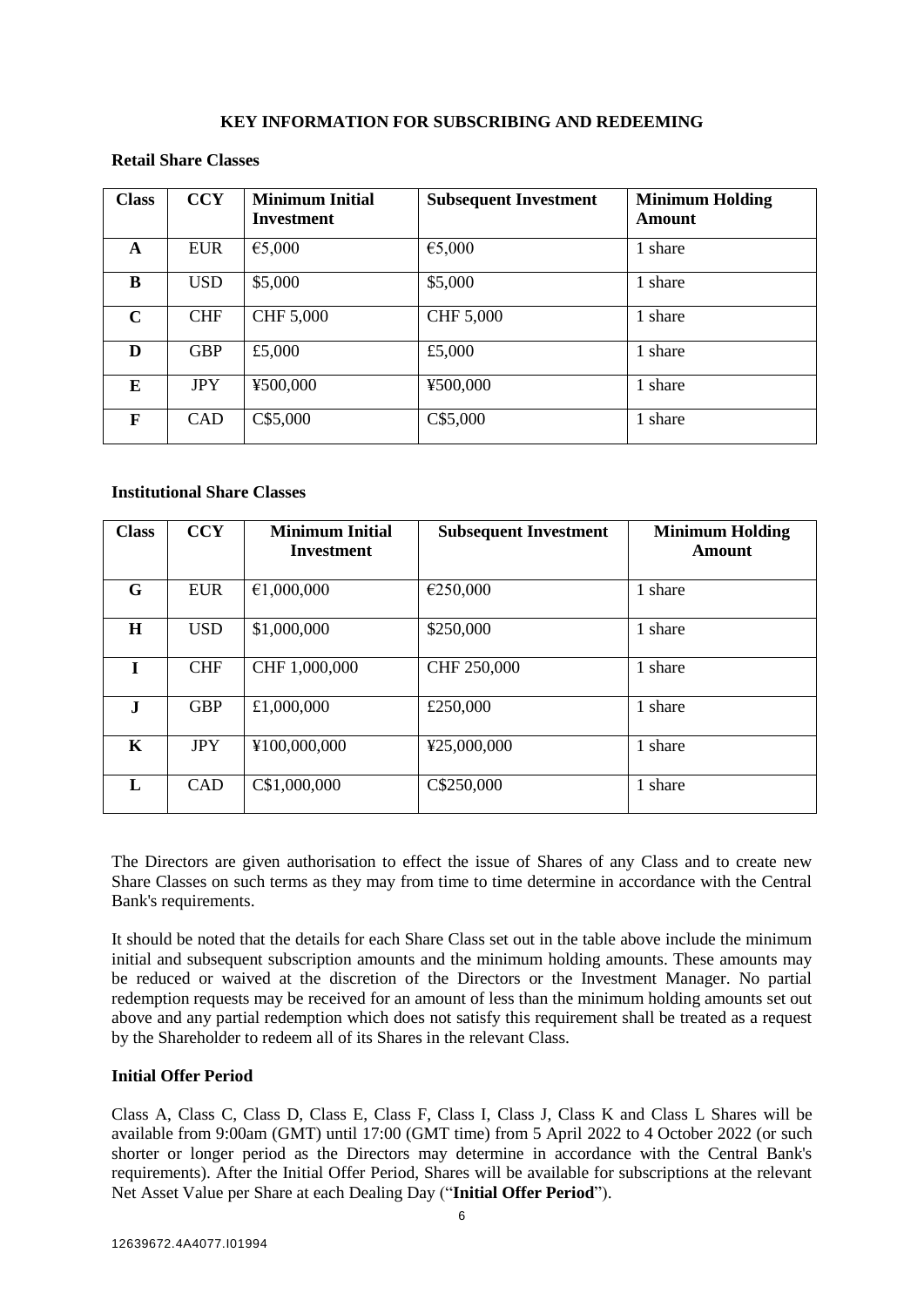The Initial Offer Periods of Class B, Class G and Class H Shares have now closed (the "**Launched Classes**").

## **Initial Offer Price**

During the Initial Offer Period, the Class A Shares will be available for subscription at  $\epsilon$ 100 per Share, the Class C and Class I Shares will be available for subscription at CHF 100 per Share, the Class D and Class J Shares will be available for subscription at £100 per Share, the Class E and Class K Shares will be available for subscription at ¥10,000 per Share and the Class F and Class L Shares will be available for subscription at C\$100 per Share (the "**Initial Offer Price**").

### **Subsequent Dealing**

The Launched Classes and each of the other Classes of Shares following the close of their respective Initial Offer Periods shall be issued at the Net Asset Value per Share calculated at the Valuation Point and adding thereto such sum as the Directors in their absolute discretion may from time to time determine as an appropriate provision for any applicable Duties and Charges as provided for in the Prospectus.

Applications for shares should be made through the Administrator (whose details are set out in the Application Form) on behalf of the Fund. Such requests must be received no later than the Dealing Deadline with cleared subscription monies to be received no later than 16:00 pm (Irish time) one (1) Business Day prior to the relevant Dealing Day. Applications received after such time will be held over until the following Dealing Day. The Administrators contact details are set out in the Application Form.

Initial applications should be made by submitting a signed, original Application Form to the ICAV care of the Administrator but may, if the Directors so determine, be made by facsimile subject to prompt transmission to the Administrator of the original, signed Application Form and such other papers (such as documentation relating to money laundering prevention checks) as may be required by the Administrator.

Subsequent applications to purchase Shares in the Fund following the initial subscription may be made to the Administrator in writing or by facsimile. Applications by facsimile will be treated as definite orders and no application will be capable of withdrawal after acceptance by the Administrator (save in the event of suspension of calculation of the Net Asset Value of the Fund).

Subscriptions for the Shares must be in the currency of the relevant Share Class. No credit interest will accrue on subscription monies received prior to the deadline*.*

Subscriptions for the Classes of Shares should be made by electronic transfer to the account as specified in the Application Form.

The ICAV reserves the right to reverse any allotment of Shares in the event of a failure by the Shareholder to settle the subscription monies on a timely basis. In such circumstances, the ICAV shall compulsorily redeem any Shares issued and the Shareholder shall be liable for any loss suffered by the ICAV in the event that the redemption proceeds are less than the amount originally subscribed for.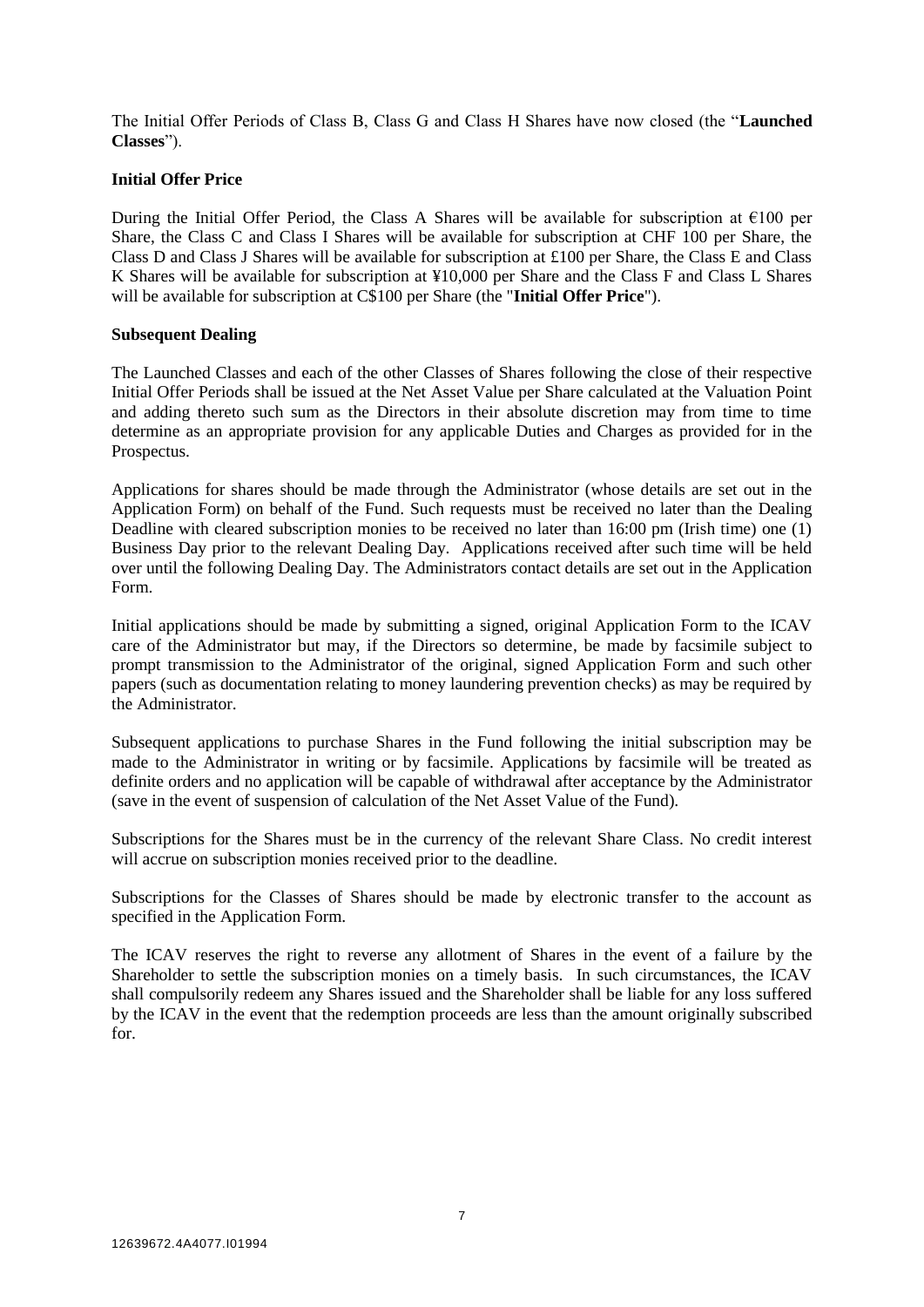#### **REDEMPTIONS**

#### **Redemption of Shares**

Shareholders may request the Fund to redeem their Shares on and with effect from any Dealing Day at the Net Asset Value per Share calculated at the Valuation Point immediately preceding the relevant Dealing Day less any applicable Duties and Charges as provided for in the Prospectus and such other adjustment, if any, as may be specified, as the Directors may from time to time determine including, without limitation, any adjustment required for exchange fees as described under "Switching between Share Classes" below, provided that no redemption charge will apply to a redemption of Shares unless it is part of a switch between Share Classes as detailed below.

Redemption requests should be made on the Redemption Form (available from the Administrator) which should be posted or sent by facsimile to the Administrator no later than the Dealing Deadline. The address for the Administrator is set out in the Redemption Form. Subject to the foregoing, and to the receipt of the original Application Form and all anti-money laundering documentation and completion of all anti-money laundering checks, redemption proceeds will be paid by electronic transfer to the Shareholder's account specified in the Application Form normally within 3 Business Days from the deadline for receipt of redemption requests. Redemptions will not be processed on nonverified accounts.

Any failure to supply the ICAV or the Administrator with any documentation requested by them for anti-money laundering purposes, as described above, may result in a delay in the settlement of redemption proceeds. In such circumstances, the Administrator will process any redemption request received by a Shareholder, however the proceeds of that redemption shall remain an asset of the Fund and the Shareholder will rank as a general creditor of the ICAV until such time as the Administrator has verified the Shareholder's identity to its satisfaction, following which redemption proceeds will be released.

## **SWITCHING BETWEEN SHARE CLASSES AND FUNDS**

A Share exchange may be effected by way of a redemption of Shares of one class and a simultaneous subscription at the most recent NAV per Share for Shares of the other class. The general provisions and procedures relating to redemptions and subscriptions for Shares as set out above will apply.

Redemption proceeds will be converted into the other currency at the prevailing rate of exchange available to the Administrator and the cost of conversion will be deducted from the amount applied in subscribing for Shares of the other class.

If a shareholder switches more than twice in one calendar year between classes of Shares, an exchange fee not to exceed 1% of the redemption proceeds of the class of Shares which is being exchanged with another class of Shares of the Fund may be payable on each exchange. If the exchange fee is charged, then the redemption proceeds of the Class of Shares which is being exchanged will be reduced by the amount of the exchange fee and the net amount applied in subscribing for Shares of the other Class. The Directors or their delegates may waive the payment of the exchange fee at their discretion. Where charged, the exchange fee will be retained by the ICAV.

If a shareholder switches more than twice in one calendar year between different Funds of the ICAV, an exchange fee not to exceed 1% of the redemption proceeds of the Shares which are being exchanged with Shares of the other Fund of the ICAV may be payable on each exchange. If the exchange fee is charged, then the redemption proceeds of the Shares which are being exchanged will be reduced by the amount of the exchange fee and the net amount applied in subscribing for Shares of the other Fund of the ICAV. The Directors or their delegates may waive the payment of the exchange fee at their discretion. Where charged, the exchange fee will be retained by the Fund of the ICAV from which the redemption side of the exchange is taking place.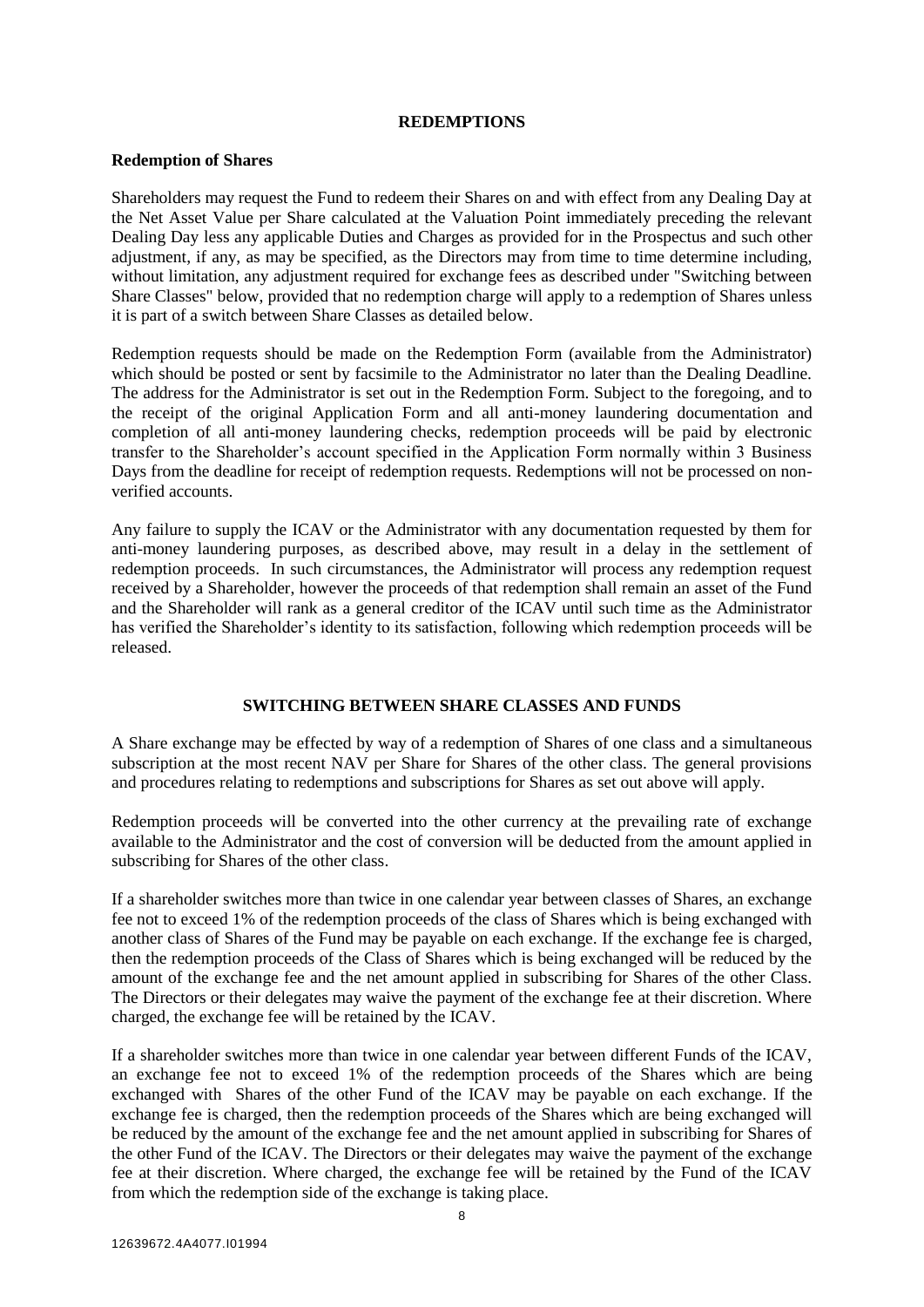#### **DIVIDEND POLICY**

The ICAV does not anticipate distributing dividends from net investment income in respect of the Fund but the ICAV reserves the right to pay dividends or make other distribution in the future. Initially such amounts will be retained by the ICAV and will be reflected in the Net Asset Value of the Fund.

### **FEES AND EXPENSES**

#### **Investment Management Fees**

The Investment Manager shall be entitled to an investment management fee payable out of the assets of the Fund, calculated by the Administrator, accruing at each Valuation Point and payable monthly in arrears at an annual rate of:

### (a) **Retail Share Classes**

1.75% of the Net Asset Value of the Class A, Class B, Class C, Class D, Class E and Class F Shares at each Valuation Point.

### (b) **Institutional Share Classes**

1% of the Net Asset Value of the Class G, Class H, Class I, Class J, Class K and Class L Shares at each Valuation Point.

# **Management Fee**

The Manager shall be entitled to an annual management fee. Details of this fee, including the maximum management fee chargeable are set out in the Prospectus.

## **Administration Fees**

The Administrator will be paid a monthly fee not to exceed 0.09% per annum, (exclusive of any VAT), of the entire Net Asset Value of the Fund subject to a minimum annual fee of up to US\$60,000 plus US\$6,000 per Class of Shares, exclusive of out-of-pocket expenses. There will be an annual fee payable of up to US\$6,125 for the preparation of annual and semi-annual financial statements. Transfer agency fees shall also be payable to the Administrator from the assets of the Fund at normal commercial rates (rates are set out in the Administration Agreement and available from the Investment Manager upon request). Annual US tax reporting fees of US\$2,000 will apply with additional FATCA/CRS reporting fees of up to US\$4,000 per annum.

The Administrator will also be reimbursed out of the assets of the Fund for reasonable out-of-pocket expenses incurred by the Administrator.

The fees and expenses of the Administrator will accrue at each Valuation Point and are payable monthly in arrears.

## **Depositary Fees**

The Depositary will be paid a fee not to exceed 0.0275% per annum of the Net Asset Value of the Fund (exclusive of any VAT and any transaction charges). The Depositary will also be paid out of the assets of the Fund for reasonable out-of-pocket expenses and any transaction charges (which shall be at normal commercial rates) incurred by them and for the reasonable fees and customary agent's charges paid by the Depositary to any sub-custodian (which shall be charged at normal commercial rates) together with value added tax, if any, thereon.